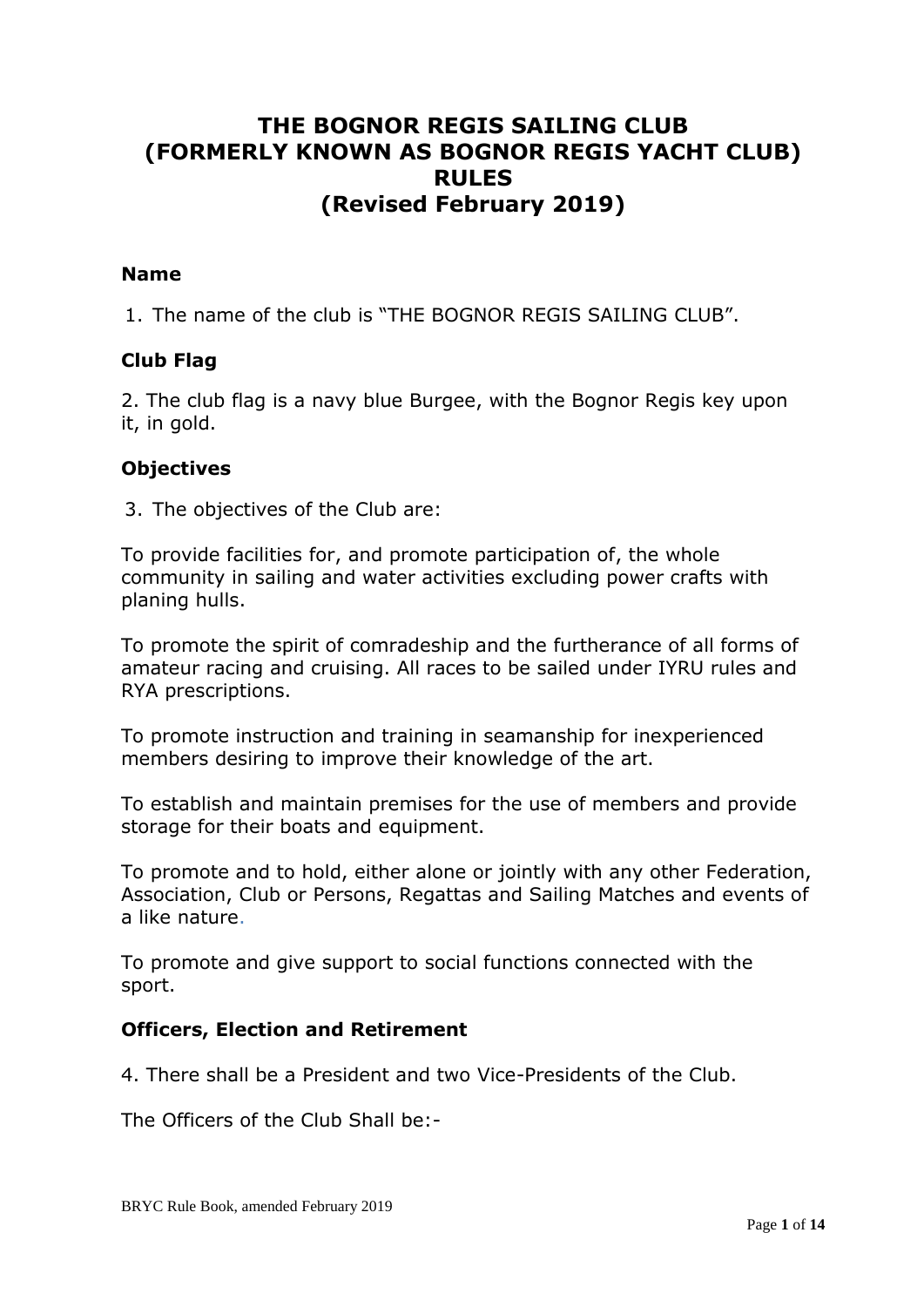A Commodore, Vice-Commodore, and two Rear Commodores of equal rank (all of whom shall be Flag Officers), an Honorary Secretary and an Honorary Treasurer.

No member shall be eligible for Flag Rank unless he or she has previously served on either the General or Sailing Committee for a period of at least six months.

The Flag Officers, Members of Committees, Hon. Secretary and Hon. Treasurer shall hold office from the date of their election until the following Annual General Meeting, when they shall retire, but be eligible for re-election. The election of Officers and Members of Committee all take place as follows:-

Throughout the month of September in each year there shall be displayed upon the Club Notice Board a list of Officers of the Club, Committees and the representative positions and the names of the persons then in office. Any two members entitled to a vote, while the list is upon the Notice Board, write thereon the name of the proposed member for office, having first ascertained that such member is willing to serve in office. On the first of October the list shall be withdrawn, and each member of the club will be notified of the list along with the AGM agenda. This list will represent a voting paper and may be used as such, either at the Annual General Meeting or by a Member sending it through the post in a sealed envelope marked "Voting Paper". The votes thus recorded will be taken into account at a ballot to take place at the Annual General Meeting. Should there be any vacancies it shall be permissible for nominations to be received from members at the Annual General Meeting.

In the event of a vacancy amongst the Flag Officers occurring during a period between Annual General Meetings or as a result of a failure to fill the position at an Annual General Meeting, the General Committee shall have power to nominate one of their number to carry out the duties of the vacant office.

### **General Committee, Composition and Powers**

5. There shall be a General Committee of the Club consisting of the Officers, and not more than ten elected members. To fill casual vacancies among the members of the General Committee, the General Committee shall have power to co-opt some other members of the Club to act until the next Annual General Meeting.

The General Committee may make and repeal bye-laws regulating the use of the Club premises, boats and equipment, provided that such byelaws are not inconsistent with the rules of the Club or will not jeopardise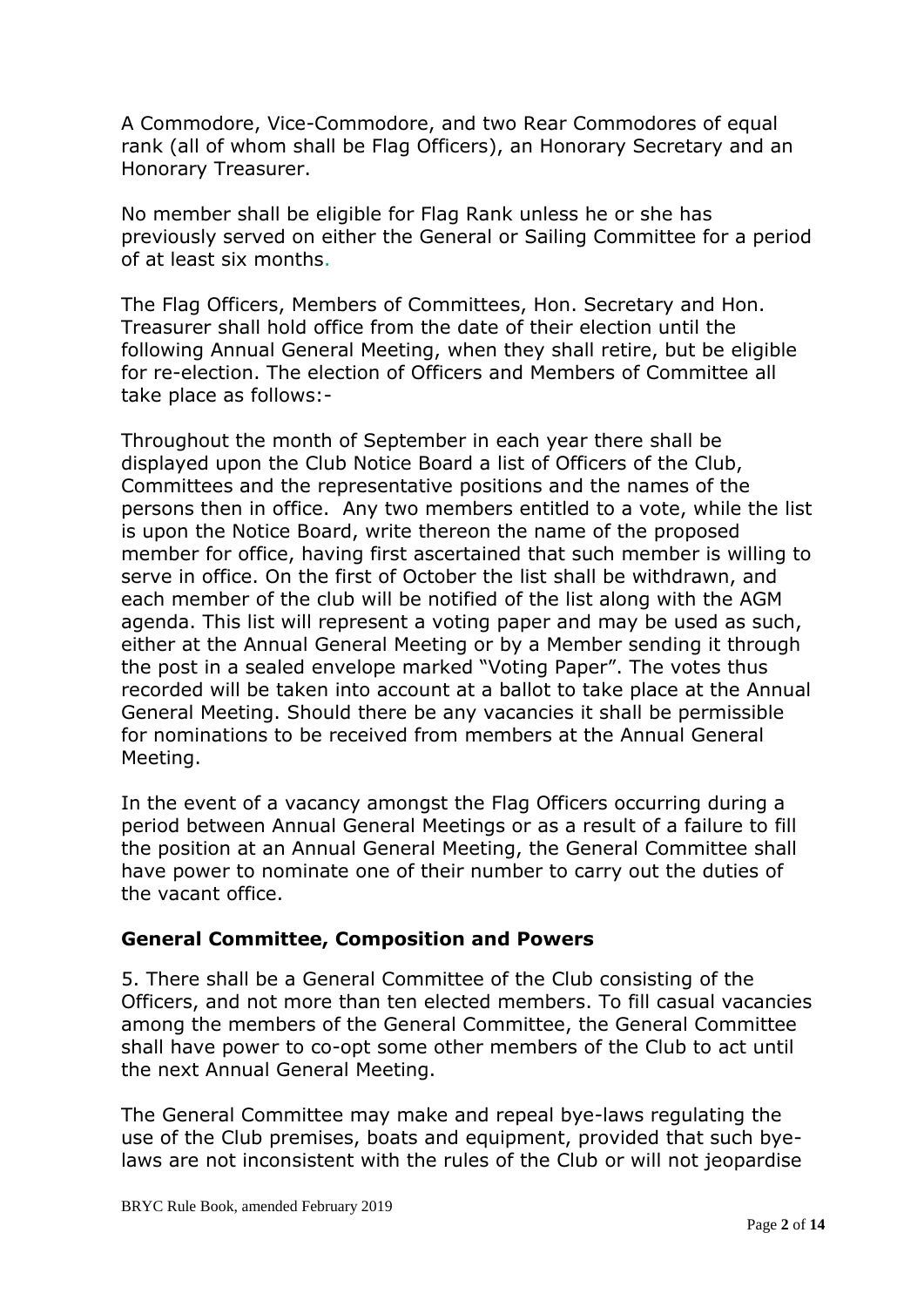the Clubs status as a Community Amateur Sports Club. All members shall be bound by such bye-laws.

The General Committee shall manage the affairs of the Club, and may define the duties of the several Officers who shall, in all respects, be subject to the control of the Committee.

The decision of the General Committee in all disputes referred to them shall be final.

The General Committee shall have control of the Funds of the Club, and after payments there-out of all accruing expenses and payments, may use Funds for Club purposes such as they may approve. The purchase for the Club and the supply by the Club of intoxicating liquor shall be exclusively controlled by the General Committee.

A quorum shall consist of seven.

The Committee may meet together for the despatch of business, and otherwise regulate their Meetings, as they think fit.

At the request of any three members of the General Committee the Honorary Secretary shall at any time summon a meeting of that Committee.

The Senior Flag Officer present shall preside at every meeting of the General Committee, but if no Flag Officer is present such person as the members present shall choose who shall preside.

The President shall be voted on by the existing General Committee and shall remain in the position for 5 years, depending on their circumstances. At the end of their term this person will automatically receive an Honorary Membership and become a Patron.

The Vice-President positions will follow the same procedure as the President for election and length of term in position, but will not receive an Honorary Membership at the end of the 5 years.

These positions are highly regarded by the Club and it is the President and Vice-Presidents responsibility to give continuous support to the Club and its serving Committees.

The General Committee shall have the power to borrow money for the benefit / on behalf of the Club in line with the financial procedures at that time.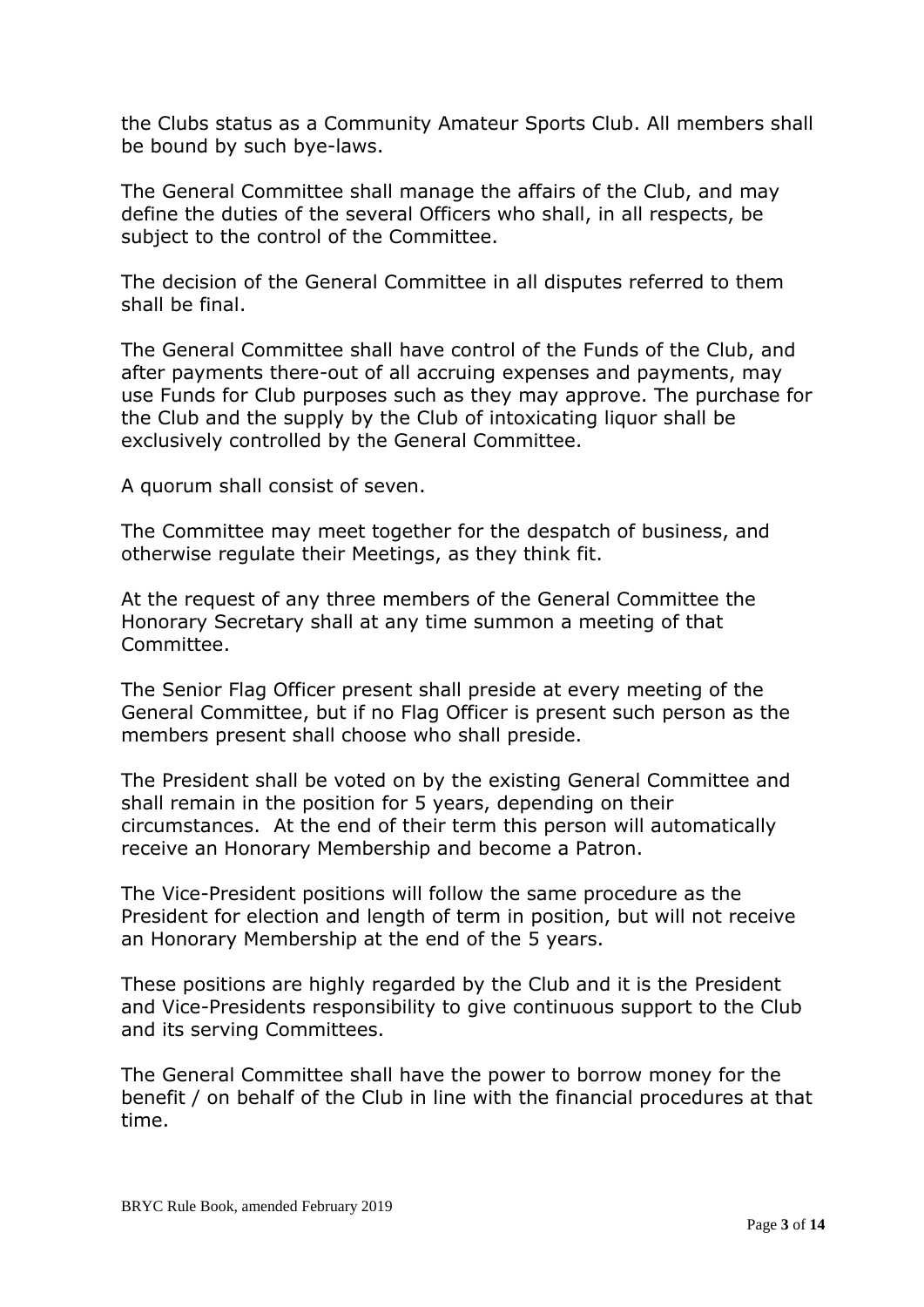## **Sailing Committee**

6. There shall be a Sailing Committee consisting of the Flag Officers and not more than ten members of the Club – 4 principally concerned with Dinghy/Catamaran Sailing; 4 principally concerned with Boardsailing; and 2 principally concerned with Fishing. Should insufficient nominations be received from any one section, these places may be filled by surplus nominees from other sections; and the Sailing Committee shall have the sole control of the Sailing and Racing activities of the Club. A quorum shall consist of five. To fill casual vacancies, the Sailing Committee shall have power to co-opt members of the Club to act until the next Annual General Meeting. The Sailing Committee shall be responsible for the organisation and control of the Boat Park, including the allocation of berths. The General Committee may at its discretion, ask a member to remove his or her craft from the Boat Park premises if not used five times in any one year on the grounds that the berth is needed for use by an active member, or on the grounds of safety. When such removal is effected a pro-rata refund of berthing fee shall be made, minus the costs incurred by the club for the removal. If major repairs to a craft are necessary, or extensive painting, the member must remove the craft to other premises while the work is done. Craft berthed in the Boat Park are berthed at the owner's sole risk and the Club accepts no responsibility for their safekeeping.

## **Sub-Committees**

7. The elected Committees are able to appoint Sub-Committees from the existing members of BRSC. It will be decided which Committee member shall have the responsibility of reporting back to the General Committee on the progress of the tasks undertaken. A quorum shall, in each case, consist of two.

## **Committees' reports**

Every Committee shall conform to any regulations governing the proceedings of the General Committee so far as they are applicable. The Committee shall cause proper minutes to be made of the proceedings of all meetings and, in the case of Committees other than the General Committee, shall render to the General Committee an account of their proceedings and of their financial working.

### **Candidates for membership, election**

8. Membership of the club shall be open to all persons irrespective of their ethnicity, nationality, sexual orientation, religion or beliefs, or of age, gender or disability.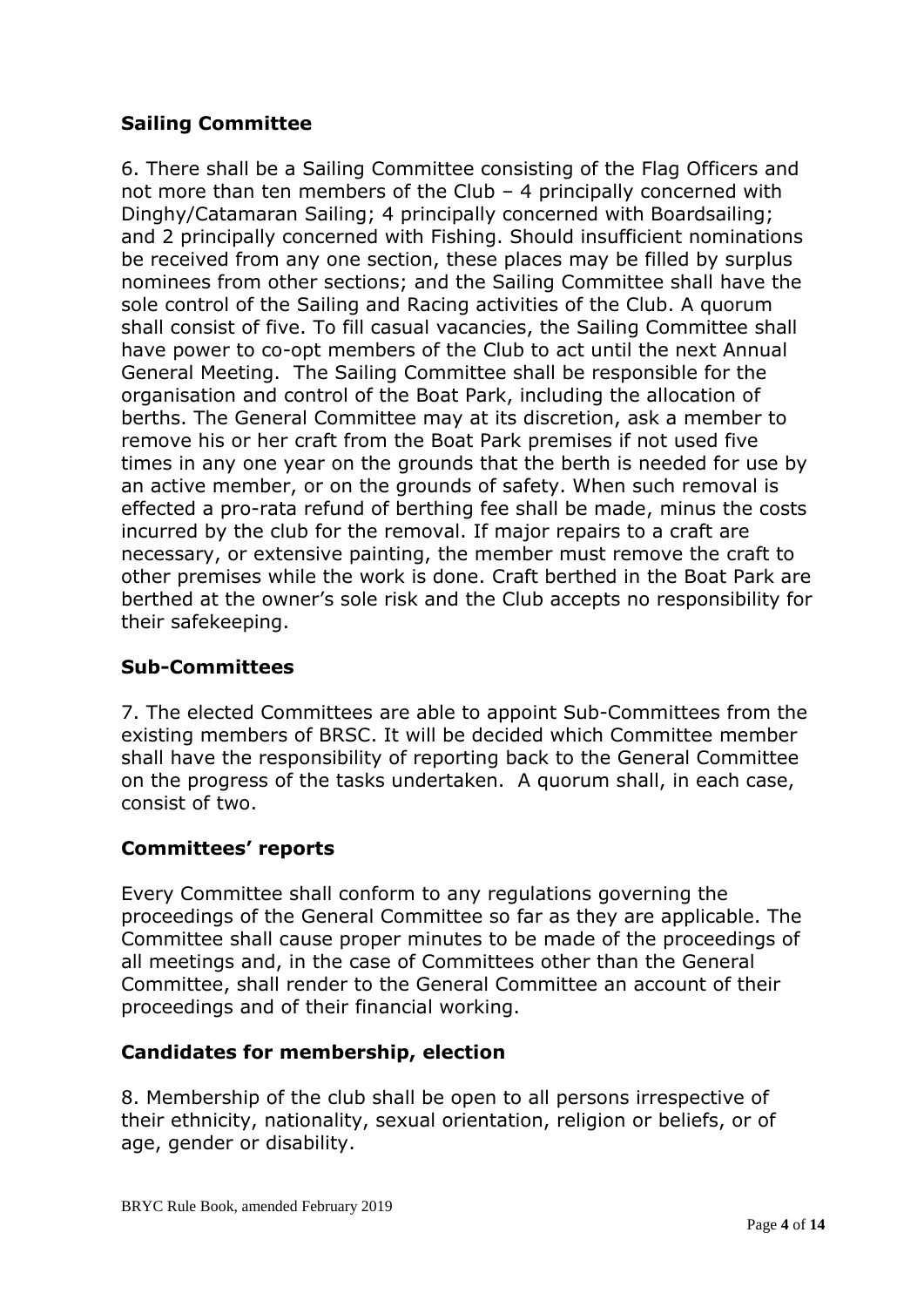The club may refuse membership or expel from membership for good and sufficient cause, such as conduct or character likely to bring the club or sport into disrepute. Following any such incident the General Committee will carry out an investigation and based on the evidence collected, a decision will be made as per the club's procedure which is available to view on request. Appeal against such a decision may be made to the General Committee and decided by a two thirds majority vote of the full General Committee or by proxy vote, excluding any member who has, or declares, an interest in the individual(s) or event.

Prospective club members shall make an application in writing to the General Committee in the form as prescribed at that time. Applicants may use the club as a member from the time that their form is submitted. The Membership Secretary shall send to each newly subscribed Club Member written notice thereof, together with notification of where to find an electronic version of these rules, paper versions will be available upon request.

Objections to new members can be put in writing to the committee and it will be discussed at a General Committee Meeting where a decision will be made based on the information put forward and if deemed appropriate their membership will be annulled, at which point they will be notified of the Club's decision.

As part of BRSC membership, there is a requirement that members help their club for a minimum of two hours each membership year. This is to help reduce running costs of the club.

There will be an exception for cadets who are under eight, temporary members, block-booked members and overseas members. Cadets between 8 and 16 years are not expected to sign up however it is hoped they will help. Cadets between 16 and 18 years are expected to sign up and help but will not be expected to pay the opt out fee if they do not.

Those who feel they are unable to carry this out due to poor health can put this in writing to the Flag Officers for consideration, who will treat the request fairly and with confidentiality.

All other members are expected to sign up for the two hours a year as part of their membership.

The club may use an on-line tracking program, for example, 'Dutyman', to help identify and oversee the 'duties' required and carried out. Additionally, there will be a hard copy of a sign-up sheet displayed in the club for people who have difficulty signing in on-line.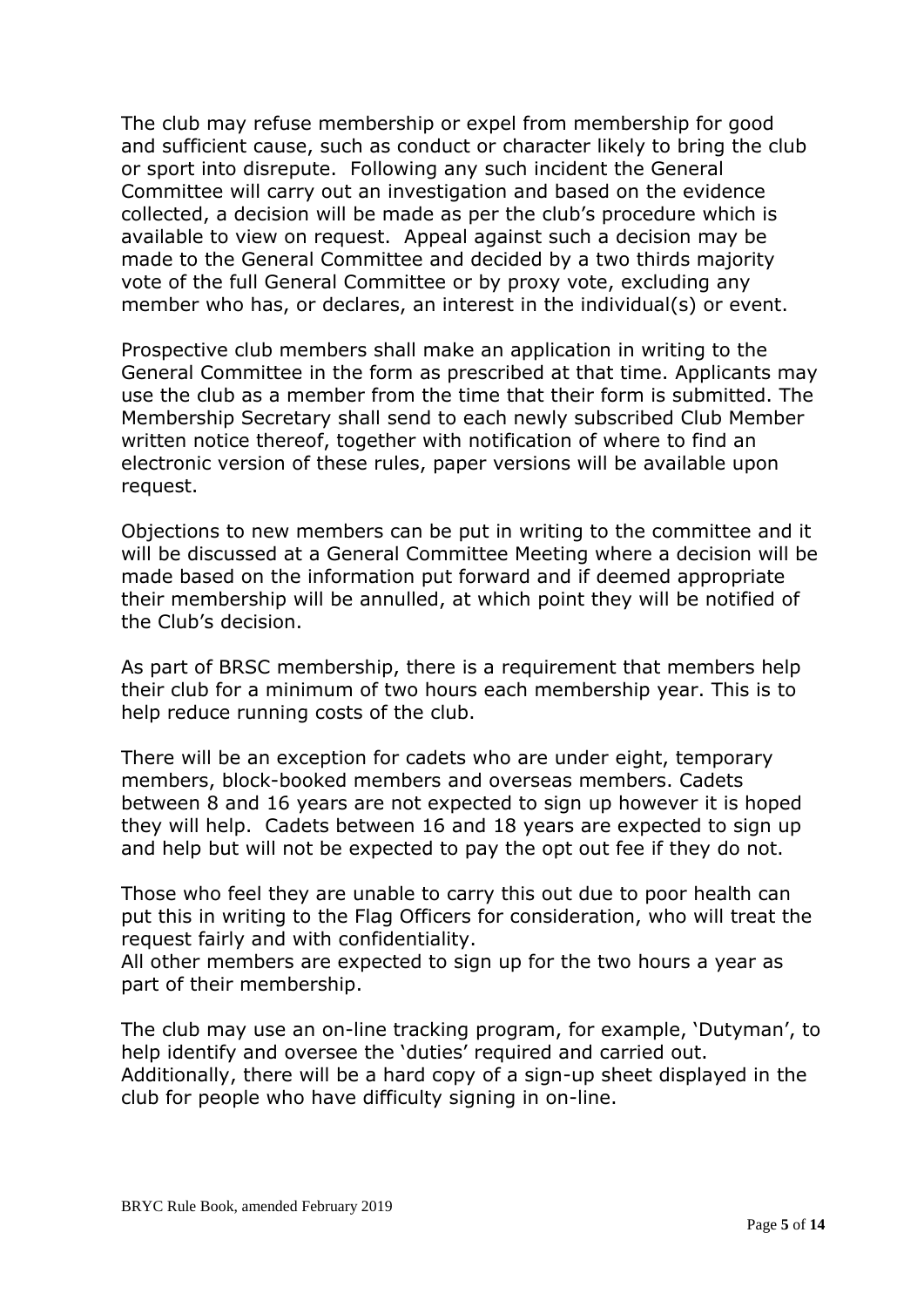Members may opt out of this requirement by paying an annual fee. The fee is set initially at £25 per member. The fee may be varied in accordance with club rules governing fees.

## **Membership**

Age for categories of all memberships shall be determined as at  $1<sup>st</sup>$  March.

9. The Club shall consist of Ordinary, Founder, Honorary, Family, Youth, Senior Citizen, Student, Temporary, Service, Overseas and Block Members.

## **Honorary Members**

(a) The General Committee shall have power to elect any person as an Honorary Member of the Club for such period as it may think fit. Honorary Members may enjoy all the privileges of the Club, but the total number of Honorary Members shall not at any one time exceed five per cent of the total number of all members.

## **Family Members**

(b) A co-habiting couple resident at the same address together with their children under the age of 18, should they have any, shall be eligible for Family Membership. The Children shall be deemed to be Junior Members unless they are not more than 5 years of age.

### **Junior and Youth Members**

(c) Persons between the ages of 5 and 17 years shall be eligible for Junior Membership as part of a family premium. On reaching the age of 18 Junior Members shall become eligible for Ordinary Membership. Applications for such membership shall be made in accordance with rule 8. Junior Members may fly the Club's burgee, but otherwise shall be limited in their use of the Club's facilities. Junior Members must seek the approval of the Officer of the Day, or the Sailor of the Day if OOD is not present, before taking part in a Club race. Junior Members under the age of 16 should have an agreed nominated adult in charge of them at all times whilst on Clubs premises.

Persons aged 16 -17 years may join independently of a Family Premium and will be known as Youth Members.

Junior / Youth Members who are participating in the Club's Sailing course shall be known as Cadets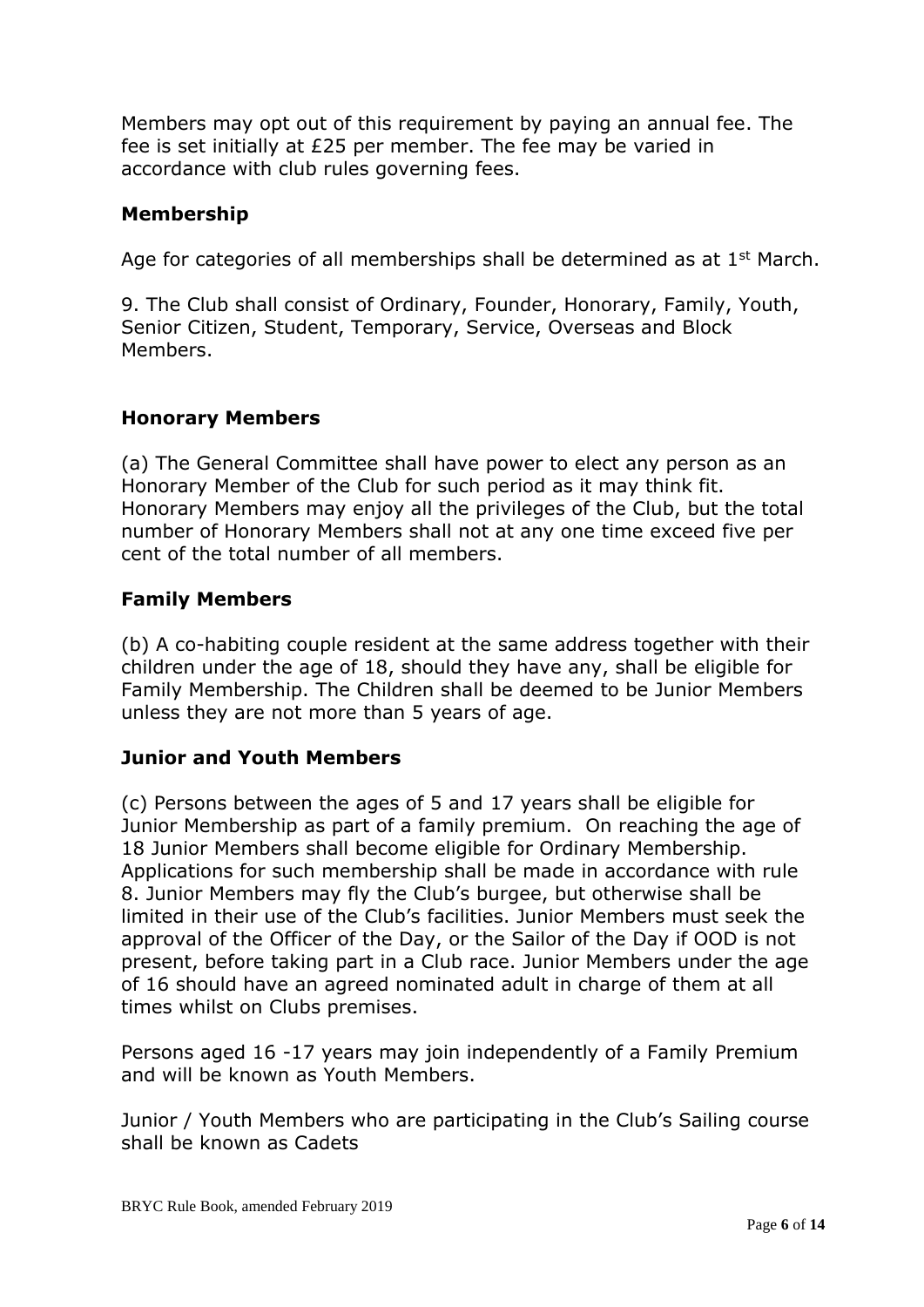Junior / Youth Members may not stand for election to committees but if a Junior / Youth Member is aged 16 or over, they may be co-opted in the event of casual vacancies.

## **Student Members**

(d) Upon providing evidence of full time education, persons who are in receipt of full-time education, or who are articled or apprenticed, shall be eligible for Student Membership.

## **Temporary Members**

(e) Temporary Membership applications follow the same procedure as Ordinary Membership applications, as set out in Rule 8. Except that the application form shall be posted on the Club Notice Board and after an interval of two days the candidate shall be deemed a member for a period of two weeks, which may be extended at the discretion of the General Committee. When an applicant for membership is unacquainted with any two members, the Membership Secretary shall arrange for the candidate to be interviewed by a minimum of two Flag Officers of the Club. The subscription for each period of two weeks shall be payable on application. Temporary Members cannot vote at any meeting or introduce visitors. Proposers of Temporary Members will be held responsible for the good character and behaviour of their candidates. The total number of Temporary Members shall not at any time exceed five per cent of all members. A Temporary Member who shall be elected a member of the Club shall have the amount of temporary subscription paid during the current year deducted from his annual subscription.

(f) A member of any Club recognised by the Royal Yachting Association (a list whereof is contained in the Year book of the said Association) may be authorised by any member of the General Committee of this Club to use the premises of this Club for a period of not more than 2 weeks.

(g) Any person who is a competitor in any race sponsored or organised by or on behalf of the Club or in any race starting from the Bognor Regis Sailing Club and any person who is a member of the crew of such competitors for the purpose of the race is entitled to the use of the Club premises within a period of twenty-four hours before and after the race in which they are competing.

(h) Intoxicating liquor may be sold to or for consumption on the premises by those persons over the age of 18 who are entitled to use the premises of the Club in pursuance of paragraphs (f) and (g) hereof.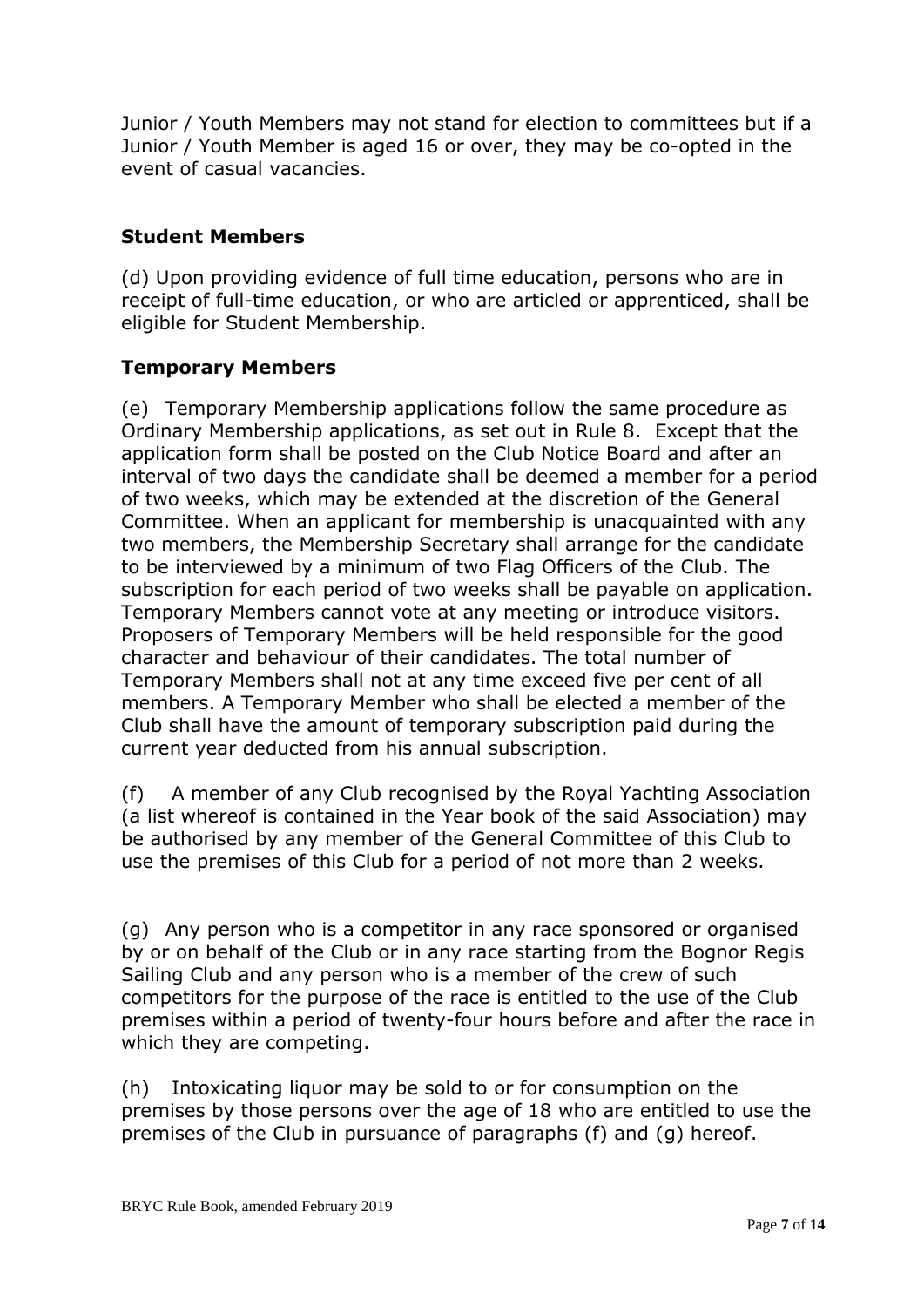## **Visitors**

(i)Members, other than Temporary Members have the privilege to introduce visitors, provided that such visitors have not been refused membership or previously permanently expelled from the Club, and that the privilege, is not abused to the detriment of the Club. All visitors' names must be entered in the Visitors' Book, recorded alphabetically by Visitors surnames, and countersigned and printed by the member introducing them. Members will be held responsible for the character and good behaviour of their guests.

A Maximum of four guests per member is permitted at any one time unless sanctioned by an Officer of the Club. Any visitor on the clubs premises under the age of 16 must have a nominated adult in charge of them at all times.

Non-members can only be allowed to visit the Club on a maximum of six days in any one year, when they must be signed in. (Visiting guest membership is available for more frequent occasions.)

(j) There may be admitted to the registered premises of the Club persons other than members and their guests on the occasion of a special function to be held at the Club premises. Such functions to be limited to 12 in any one year, provided that the Superintendent of Police at Bognor Regis is notified in writing by the Club Secretary of the intention to hold such a function, not less than 7 clear days before the function is due to be held, and intoxicating liquor may be supplied to such persons, by or on behalf of the Club for consumption on the premises and not elsewhere.

### **Annual Subscription**

10. Club fees should be increased each year by at least the rate of inflation, where the General Committee sees fit.

Subscription rates shall be discussed by the General Committee and proposed at the Annual General Meeting and determined by a majority resolution by the members present.

Annual full subscription must be paid by December as indicated on your application form. Payment options are stated on your application form and are expected to be adhered to.

BRYC Rule Book, amended February 2019 If you falter on your subscription payments, you will be called by the General Committee for explanation as to why you have defaulted on payment. This may result in your membership being revoked, and your name being removed from the members list. The defaulting member so affected may subsequently apply for re-admission and may be liable for a joining fee. If subscriptions owed are not paid, you will no longer be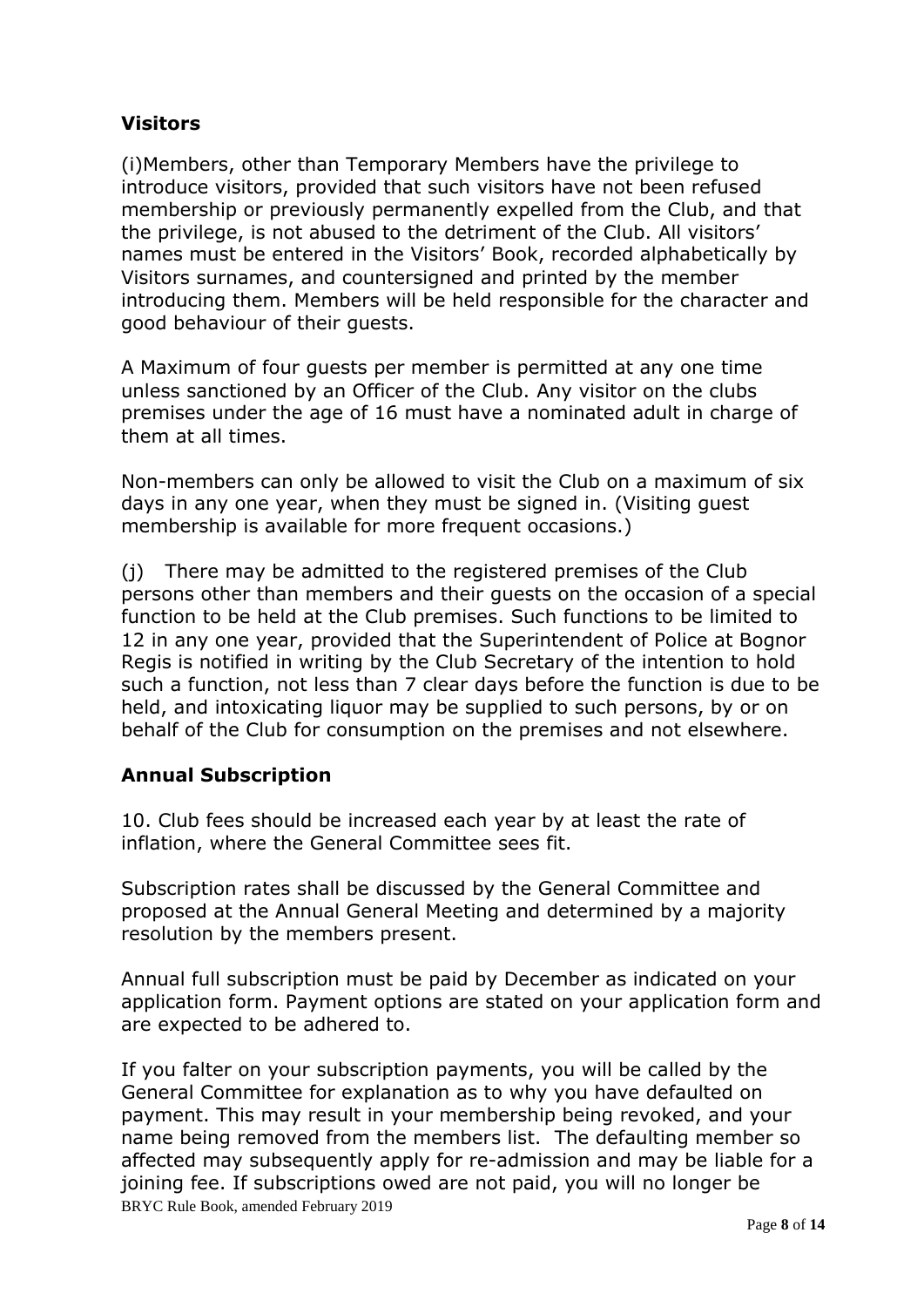deemed a member of the Club and so are not permitted to enter the Club or its premises for one year from the date of becoming lapsed. Any member deemed no longer a member must have any personal belongings removed from the club premises within 14 days.

All applications for membership must be accompanied by the first subscription relevant to the type of application.

Applicants for membership after  $1<sup>st</sup>$  May will pay a proportionate subscription fee relative to the number of months remaining in the subscription year. Berthing fees will also be proportionate after 1<sup>st</sup> May. The joining fee is payable in full.

#### **Entrance Fees**

The General Committee shall have the power to institute, vary or abolish an entrance fee at any time for visitors.

#### **Berthing Fees**

Berthing fees should be increased each year by at least the rate of inflation, where the General Committee sees fit.

Berthing Fees shall be discussed by the General Committee and proposed at the Annual General Meeting and determined by a majority resolution by the members present.

Annual Berthing Fees must be paid for each craft owned by the member and berthed in the Boat Park by December as indicated on your application form. Payment options are stated on your application form and are expected to be adhered to.

Payment defaults will follow the same procedure as in Annual Subscription default payments above. All craft must have full and up to date insurance, which should be submitted with application and upon renewal.

Alongside current Berthing Fees, key fobs may be available upon request. There will be a chargeable fee for this.

### **Admission Charges**

It shall be permissible for the General Committee to charge for the admission to the Club premises on occasions when special activities have been organised for members.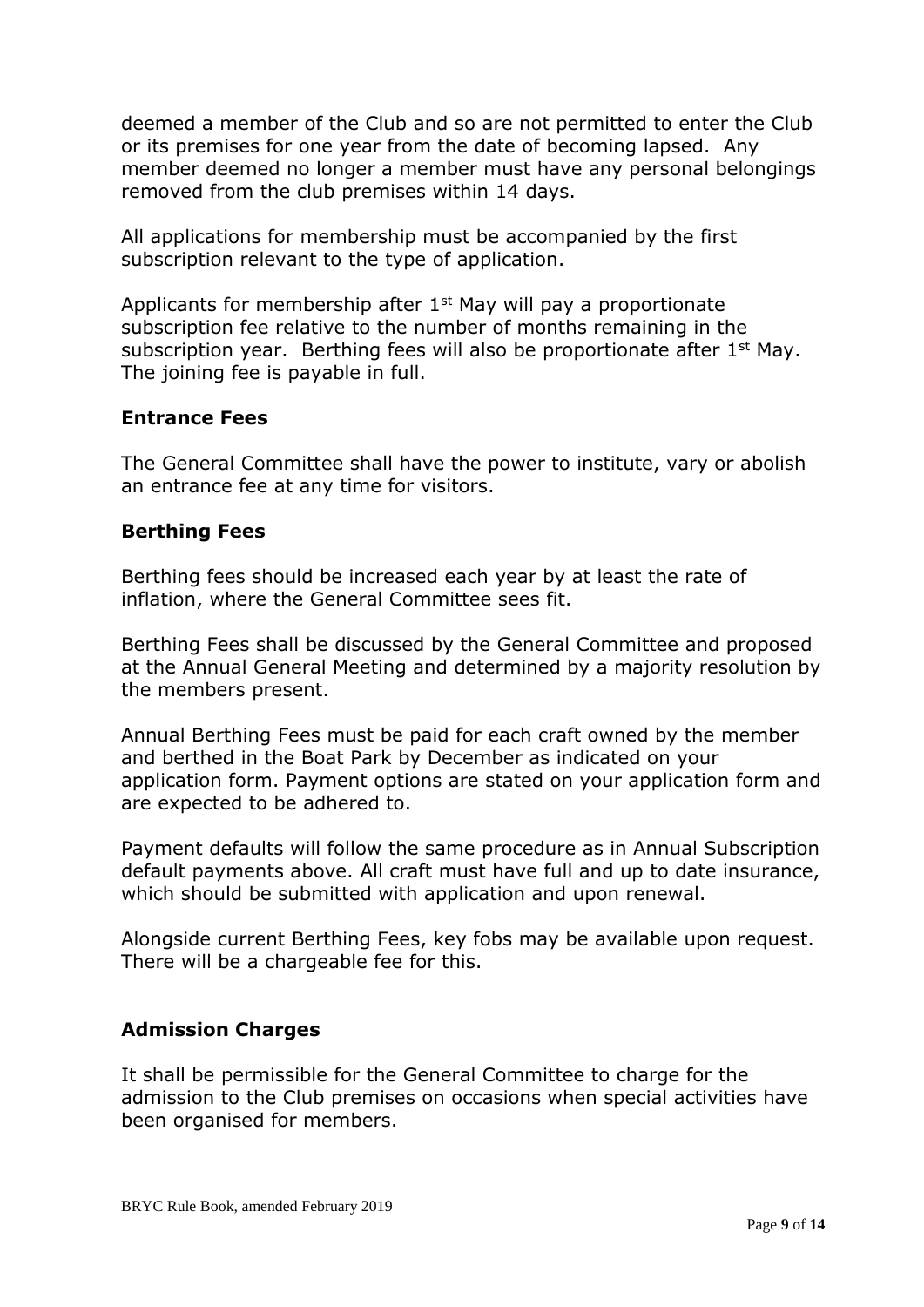## **Resignation and Expulsion of Members**

11. Every member on joining the Club implicitly undertakes to comply with these rules, also to comply with all bye-laws which may be made and duly posted on the Club Notice Board, and any subsequent alterations and additions made thereto and any refusal or neglect to do so shall render such member liable to expulsion by a resolution of the General Committee. If at any time the General Committee shall be of the opinion that the interests of the Club so require, they shall, by letter, invite any member to resign from the Club within a time specified in such letter. In default of the member's resignation, notice shall be given to the member of such intended resolution and the member shall at such meeting and before the passing of such resolution have had an opportunity of giving verbally or in writing, any explanation, or defence. If a two thirds majority of the members of the full General Committee, excluding any member who has, or declares, an interest in the individual(s) or event, vote for his, or her, expulsion, the member shall be expelled.

### **Annual General Meeting**

12. The Annual General Meeting shall be on such day in the month of January as the General Committee may decide. All General Meetings other than the Annual General Meeting shall be called Extraordinary General Meetings.

The business of the Annual General Meeting shall be to consider the Reports of the Hon. Secretary and Hon. Treasurer, together with an audited statement of Accounts; the election of all Officers of the Club, Committees, Representatives, and the addition to or amendment of, the Club Rules, or any other business, provided that notice of all business to be brought forward at any Annual General Meeting shall have been given not later than the 9<sup>th</sup> November in writing to the Hon. Secretary, who shall ensure that Club members are informed thereof.

### **Extraordinary General Meetings**

The General Committee may at any time, and shall on the requisition of any twelve members (or if the total membership of the Club is less than sixty, then one-fifth of the total), stating the business for which it is required, convene an Extraordinary General Meeting for any specified purpose.

### **Notice of Annual and Extraordinary General Meetings**

Members will be given at least fourteen days notice of Annual General Meetings and Extraordinary General Meetings. This will be via Email, on the website and Club notice board.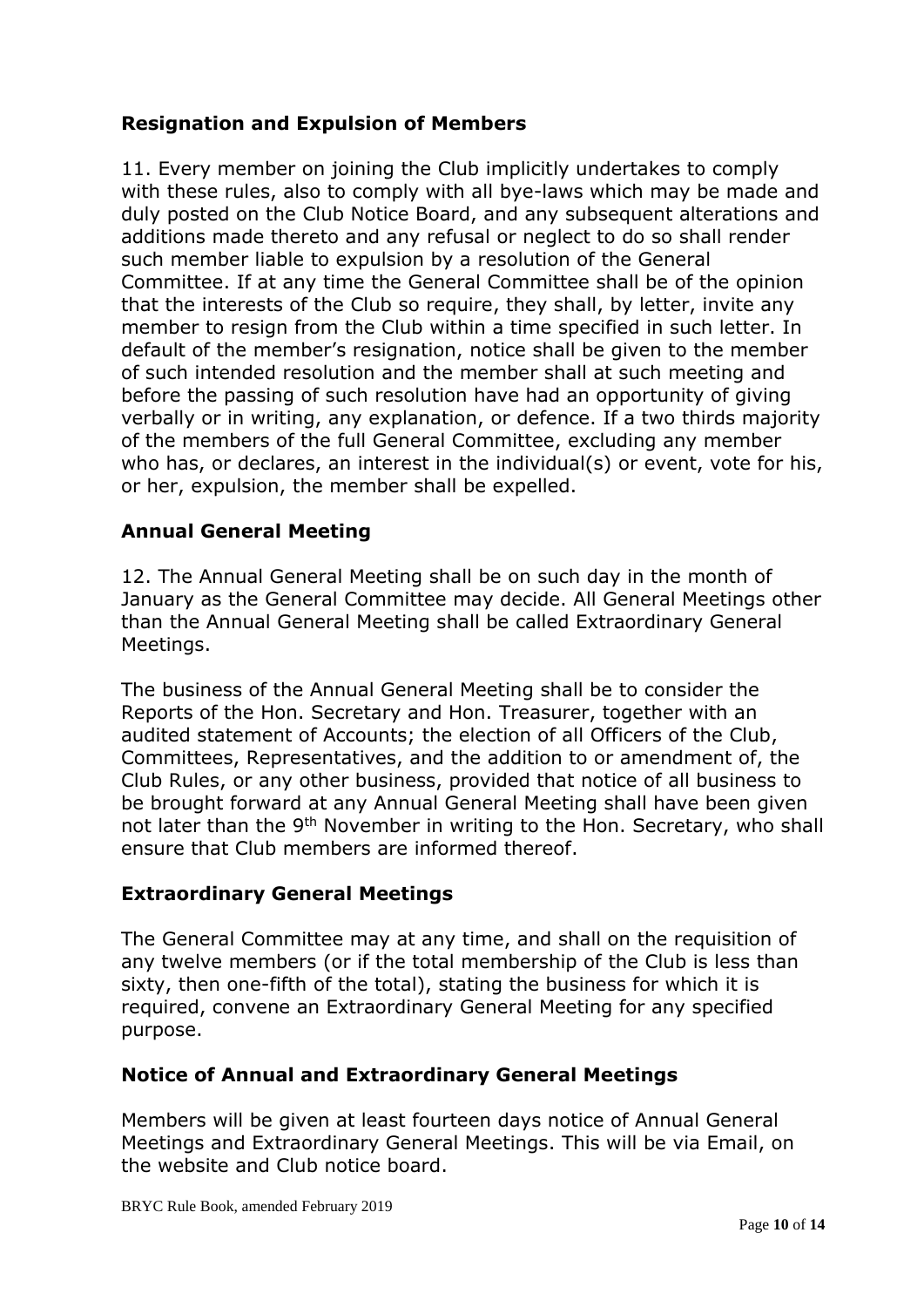## **Voting powers of Members**

13. Members of the age of 18 years or over, excluding Temporary Members, are entitled to vote at an Annual / Extraordinary General Meeting. All members elected to a Committee may vote in that Committee provided that they are over the age of 18. Every entitled member shall have one vote at a General Meeting and in the case of an equality of votes the Chairman shall have a second or casting vote. Members absent from meetings may not vote except as provided by rule 4 hereof.The quorum at a General Meeting shall be the members present in person.

At any General Meeting (unless a poll of those present is demanded by 10 members) a declaration by the Chairman that a resolution has been carried, or carried by a particular majority, or lost, or not carried by a particular majority, shall be conclusive. If a poll is demanded it shall be deemed to be the resolution of the meeting at which the poll is demanded.

## **Accounts**

14. The Hon. Treasurer and the Hon. Secretary shall be jointly responsible for keeping proper books of account.

At every Annual General Meeting the Hon. Treasurer shall lay before the Club a statement of accounts for the financial year ended on the previous 30th November. An audited copy of this statement shall be affixed to the Club notice board not less than 7 days prior to the Annual General Meeting.

All surplus income or profits must be re-invested in the club. No surpluses or assets will be distributed to members or third parties.

If at any time a dissolution order is issued any remaining assets shall be given or transferred to the RYA.

### **Accountant**

15. An accountant shall be appointed by the General Committee as and when required. In every year before the Annual General Meeting, but after the expiry of the financial year the Accountant shall audit the Club's book of accounts.

### **Notices**

16. A notice may be served by the Club upon any member either personally or by sending it through the post in a prepaid letter addressed to such member at his address as appearing in the Register of Members, the onus being on the individual members to keep this register up to date.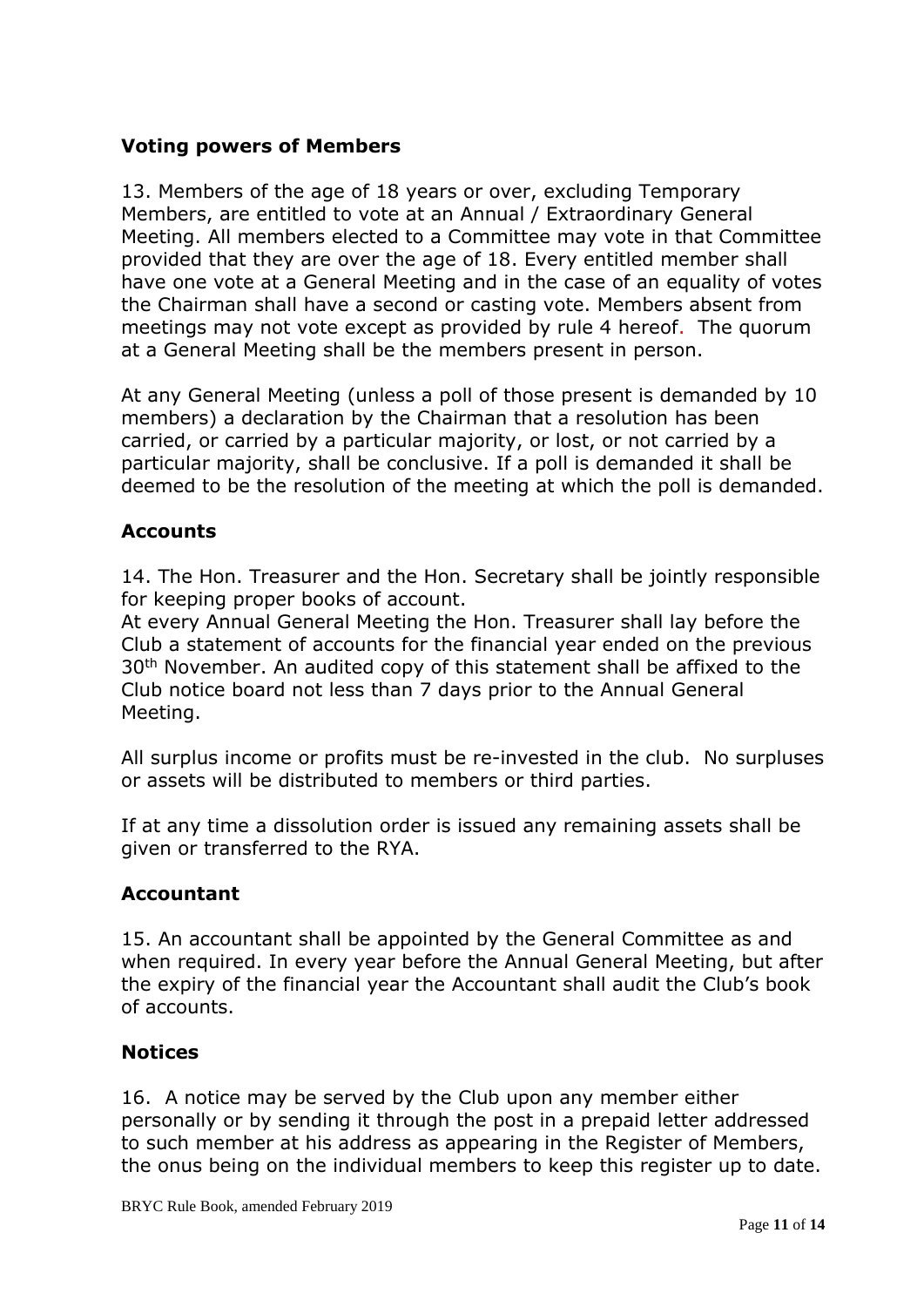A notice, if served by post to an address within the British Isles, shall be deemed to have been served within a week of the day on which it was postmarked.

## **Trustees**

17. All Club property shall be vested in the General Committee for the time being as Trustees of the club. Provided that the General Committee shall have power to appoint not more than four Trustees of the Club in whom all or part of the said property may be vested to be dealt with by them as the General committee shall from time to time direct by resolution. The Trustees being indemnified against risk and expense out of the Club property. If by reason of the death or resignation of any of the Trustees it shall be necessary, or the General Committee shall deem it expedient to appoint an additional Trustee or Trustees, the General Committee shall by resolution nominate the new person or persons to be appointed the new Trustee or Trustees.

18. No Member or Temporary Member shall carry on any business for personal financial gain in the Club or use, or cause others to use, the Club premises in close connection with any other business other than sponsorship, or where it is of benefit to the members and agreed by the General Committee.

19. No political matters to be raised or discussed at any Committee Meeting or at any General Meeting.

20. Any case occurring not provided for by these rules or subsequent bye-laws, shall be referred to the General Committee, whose decision shall be final.

### **Alterations to Rules**

21. These Rules may be discussed by the General Committee and added to, repealed, amended and proposed at the Annual General Meeting and determined by a majority resolution by the members present.

22. Notwithstanding the provisions of Rules 8, 9 and 10, the General Committee may, by three-quarters majority of the whole Committee, grant Block Membership for a limited period to other associations or defined groups. The grant of such a Block Membership shall entitle the individual members of the said association or groups to use the Club under conditions which shall be determined by a three-quarters majority of the whole Committee, which shall likewise determine the fees to be paid, which shall be for a significant amount. Associations or groups accepting Block Membership shall provide the Club Administration with the names of their members who will be using the Club, the list being subject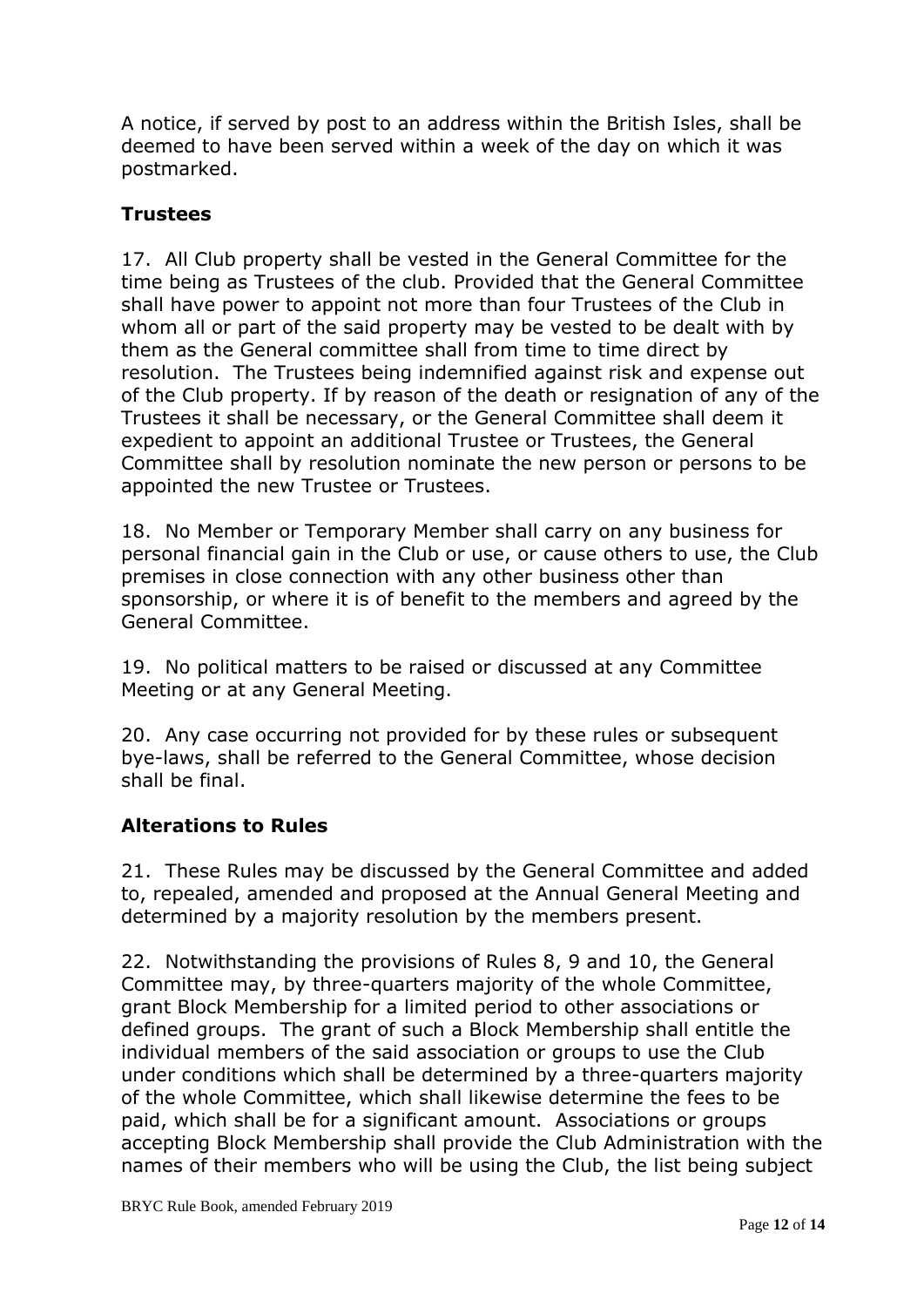to revision from time to time. This list, together with the conditions and fees attaching to the Block Membership shall be displayed on the Club Notice Board.

23. Any Club member upon becoming a full time paid employee of the Club shall relinquish their membership of B.R.S.C., but continue to enjoy all the facilities of the said Club except the ability to sign in visitors. Membership to be reinstated upon cessation of employment.

24. Anyone wishing to take part in organised Club racing must be prepared to undertake safety boat and/or Officer of the Day duties, or be willing to learn how to do so.

25. All societies, groups including cadet training and courses using BRSC within their title and/or operating within BRSC must have their funds monitored by the General Committee. These funds if deposited within a bank must be protected by two signatures. One being the BRSC Treasurer and one being a member of that society/group or association.

26. The maximum permitted hours during which intoxicating liquor may be supplied to members and their guests of 18 years and over are:-

Monday to Sunday 11.00 am to 12.00 midnight (when the club is open) unless an extension has been granted.

### **AMENDMENTS**

AGM January 2018

#### Addition to Rule 8:

*As part of BRSC membership, there is a requirement that members help their club for a minimum of two hours each membership year. This is to help reduce running costs of the club.* 

*There will be an exception for cadets who are under eight, temporary members, block-booked members and overseas members. Cadets between 8 and 16 years are not expected to sign up however it is hoped they will help. Cadets between 16 and 18 years are expected to sign up and help but will not be expected to pay the opt out fee if they do not.*

*Those who feel they are unable to carry this out due to poor health can put this in writing to the Flag Officers for consideration, who will treat the request fairly and with confidentiality.* 

*All other members are expected to sign up for the two hours a year as part of their membership.*